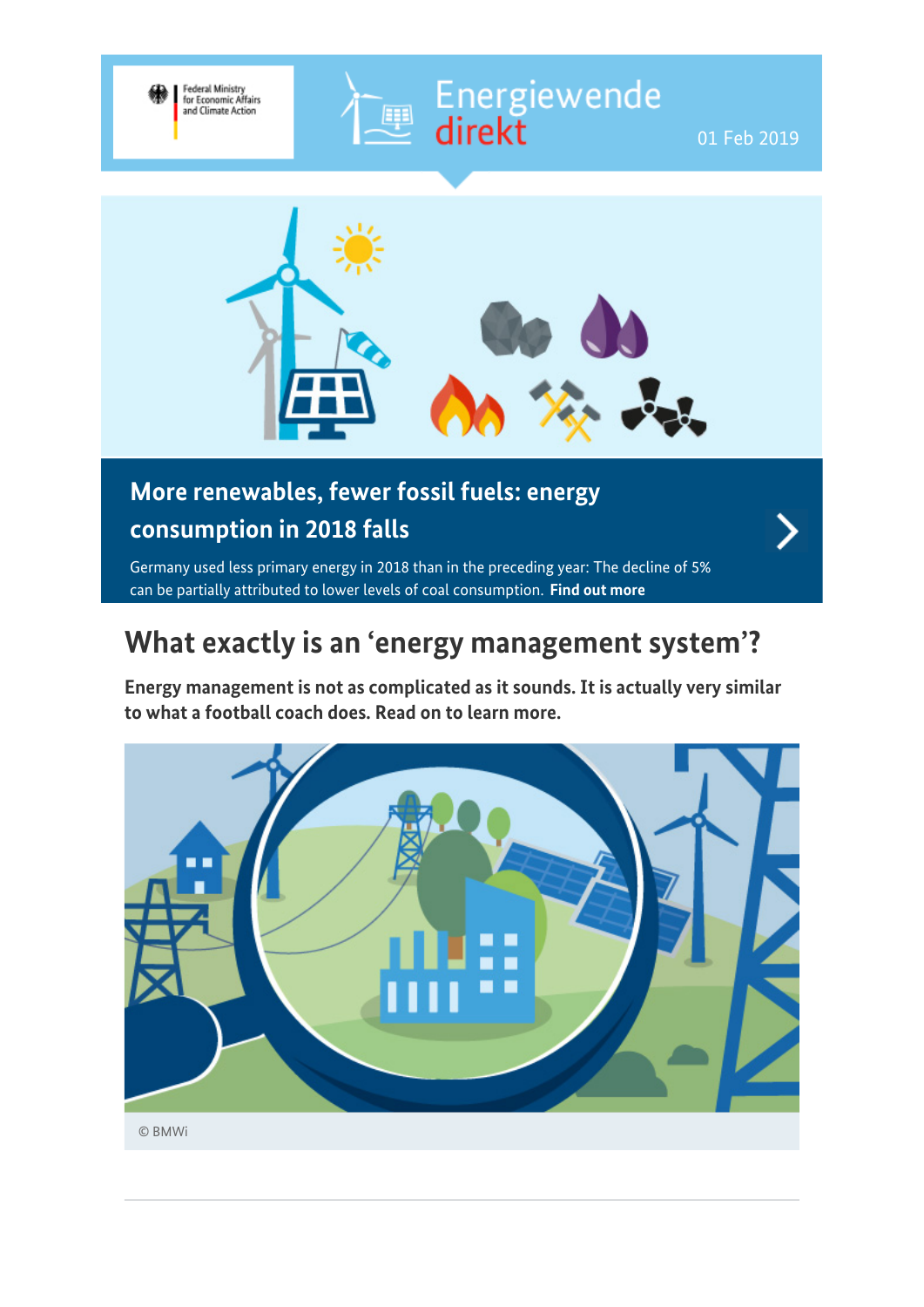# This is what it's all about: by using an energy management system, large energy<br>consumers can determine exactly how much energy they are using, identify ways in which<br>they can reduce energy demand, improve energy efficienc

A football coach always wants his players to perform as well as they can. In order to achieve this, he analyses the strengths and weaknesses of each of his players, helps them improve through practice, and sometimes even takes a player off the pitch to replace him with a more effective one. In other words: the coach helps his team to be efficient and give their best performance.

This is exactly what an energy management system (EMS) does for industrial companies. Energy management systems analyse a company's current energy consumption and show companies where they can use less energy, thereby helping them to continuously improve energy efficiency and reduce their costs without compromising their performance.

In practice this means that EMS identify peaks in demand and incorrect settings, compare how much energy a consumer should be using with how much that consumer is actually using, detect disruptions early on, optimise the entire energy infrastructure and help companies meet their reporting duties for sustainability.

#### **Customised solutions help deliver the best results**

By using an energy management system, companies are making energy conservation a corporate policy. Software solutions help companies keep track at all times of how much energy they are using. Hardware is needed to provide the software solution with the relevant consumption data and to guide energy consumers towards minimising their energy consumption. Beyond that, EMS can be used to adjust a company's operational processes to make these more energy-efficient, for example in manufacturing, or by making optimal use of residual heat. Energy management systems need to take account of the specific circumstances in which a company operates – it therefore does not come as a surprise that a wide range of different energy-management products and services are available on the market.

EMS are not limited to use in industrial companies; they can also help commercial firms, municipalities, utilities and housing businesses considerably reduce both their energy consumption and their costs. By using an energy management system companies can reduce their energy consumption by as much a 30 per cent. The use of energy management systems certified under DIN EN ISO 50001 – the first international standard for energy management systems – is particularly recommended.

#### **Germany is a global leader in the use of certified EMS, but there is room for more**

Around 9,000 companies and public-sector institutions in Germany are already using an EMS certified under ISO 50001. Another 5,000 companies use other EMS. This means that Germany is the global leader on the use of certified EnMS. This means that Germany is a global leader in the use of certified EMS. However, considering the fact that there are more than 90,000 German companies with more than 50 employees, there still is a lot of potential that remains untapped. Not only in terms of reducing energy consumption, but also in terms of the climate as energy management systems can also help tackle climate change. The Federal Government is therefore providing funding for the acquisition and installation of measurement, monitoring and control technology, for sensor and energy-management software, and for training employees in the use of the software. Under the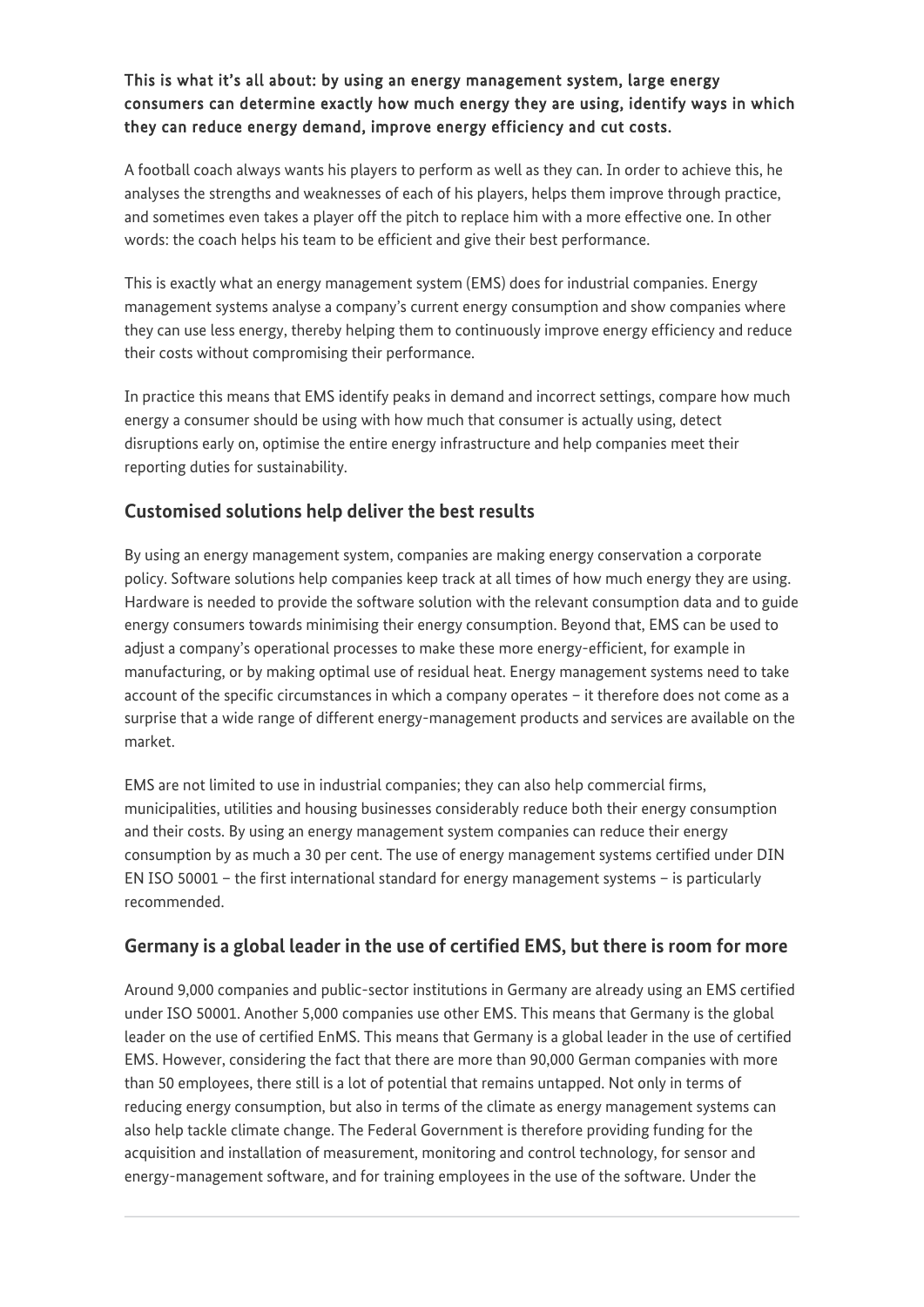Energy Audits for SMEs programme, small and medium-sized companies can receive funding for having an energy expert advise them on the implementation and maintenance of an energy management system.

## **Quote of the week**



"We welcome the election of the new IRENA Director-General Francesco La Camera and are confident that he will successfully continue IRENA's good work in stepping up the expansion of renewable energy to support the global energy transition."

Thorsten Herdan, Director-General for Energy Policy – Heating and Efficiency at the Federal Ministry for Economic Affairs and Energy

# **E-world in Essen: SINTEG funding programme presents the energy system of the future**

**Experts from all over Germany will come together to present model solutions for creating a digitised, sustainable energy supply at the e-world trade fair. Information and ideas are to be showcased at the SINTEG stand under the theme 'SINTEG networks – Germany's living laboratories analyse the energy system of the future'. Visitors can also look forward to three specialist forums at which current topics from the energy industry will be discussed. These are: 'SINTEG flexibilises – Where do we stand with market flexibility mechanisms?' (5 February, 10-11 am); 'SINTEG connects – Update on the energy transition Made in Germany' (in English, 6 February, 10 am-12 pm); 'SINTEG shows how it's done – experience from living laboratories for the energy transition' (7 February, 11am-12 pm). The E-world energy & water trade fair will take place in Essen from 5 to 7 February 2019 and is regarded as a key event for the European energy industry. The SINTEG stand will be located in Hall 5, stand 530.**